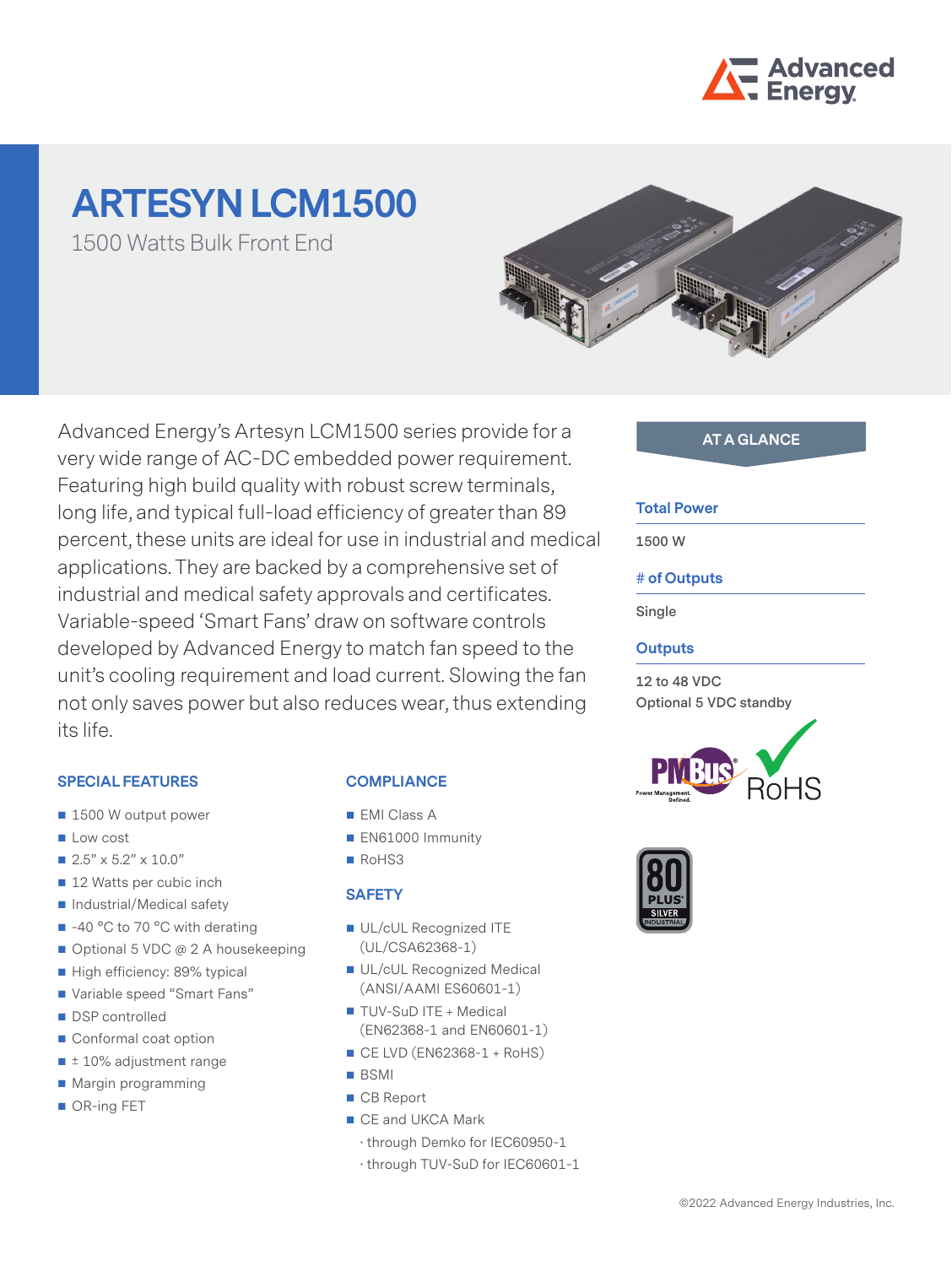# **ELECTRICAL SPECIFICATIONS**

| Input             |                                                                                         |
|-------------------|-----------------------------------------------------------------------------------------|
| Input range       | 90 to 264 VAC (Operating)<br>115/230 VAC (Nominal)<br><b>Terminal Block</b>             |
| Frequency         | 47 to 440 Hz, Nominal 50/60                                                             |
| Input fusing      | Internal 30 A fuses, both lines fused                                                   |
| Inrush current    | $\leq$ 25 A peak                                                                        |
| Power factor      | 0.99 typical, meets EN61000-3-2                                                         |
| Harmonics         | Meets IEC 1000-3-2 requirements                                                         |
| Input current     | 18 A RMS max input current, at 100 VAC                                                  |
| Hold up time      | 14 ms minimum for main O/P, at full rated load                                          |
| Efficiency        | > 89% typical at full load / 230 VAC nominal                                            |
| Leakage current   | < 400 μA @ 240 VAC for UL test method                                                   |
| Isolation voltage | PRI-Chassis 2087 VAC Basic<br>PRI-SEC 4000 VAC Reinforced 2xMOPP<br>SEC-Chassis 250 VDC |





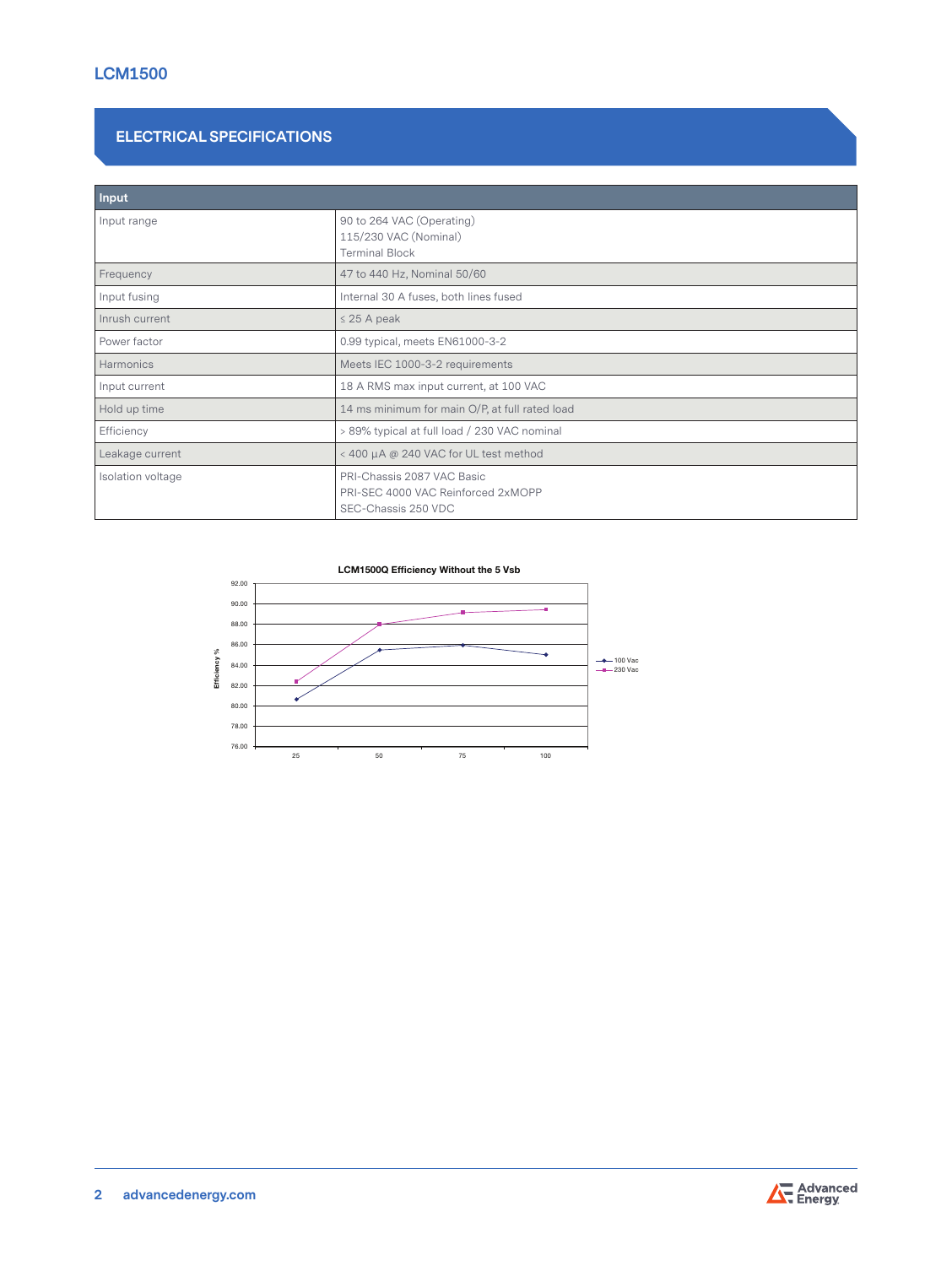# **ELECTRICAL SPECIFICATIONS**

| Output                                                       |                                                      |                                                                                                                                                           |
|--------------------------------------------------------------|------------------------------------------------------|-----------------------------------------------------------------------------------------------------------------------------------------------------------|
| Output rating                                                | See Ordering Information Table                       |                                                                                                                                                           |
| Set point                                                    | ± 0.5%                                               | 230 VAC @ half load                                                                                                                                       |
| Total regulation                                             | Main Output: ± 2.0%<br>$5 Vsb: \pm 5%$               | Combined line/load/temperature change, warm-up drift<br>when measured at output terminal                                                                  |
| Rated load                                                   | 1500 W maximum                                       | Derate linear to 50% from 50 °C to 70 °C                                                                                                                  |
| Minimum load                                                 | Main Output @ 0A<br>5 Vsb @ 0A                       | No loss of regulation                                                                                                                                     |
| Output ripple                                                | Main Output: 1% max p-p<br>5 Vsb: 50 mV max p-p      | Measured with 0.1 µF Ceramic and 10 µF Tantalum<br>Capacitor on any output, 20 MHz                                                                        |
| Output voltage overshoot                                     |                                                      | No overshoot/undershoot outside the regulation band<br>during on or off cycle                                                                             |
| Transient response                                           | Peak Deviation: ± 4%<br>Setting time $<$ 300 $\mu$ S | 50% load step $@1$ A/ $\mu s$<br>Step load valid between 10% to 100% of output rating<br>Recovery time to within 1% of set point at onset of<br>transient |
| Max units in parallel                                        | Up to 4                                              |                                                                                                                                                           |
| Remote sense                                                 |                                                      | Compensation up to 500 mV                                                                                                                                 |
| Short circuit protection (SCP)                               | Protected, no damage to occur                        | Bounce mode                                                                                                                                               |
| Overcurrent protection (OCP)<br>105% to 125%<br>120% to 170% |                                                      | Main output (Bounce mode)<br>5 Vsb output (Bounce mode)                                                                                                   |
| Overvoltage protection (OVP)                                 | 125% to 145%<br>110% to 125%                         | Main output (Latch mode)<br>5 Vsb output (Latch mode)                                                                                                     |
| Overtemperature protection (OTP)                             | 55 °C to 65 °C ambient temperature                   | Shut down and auto-recover                                                                                                                                |

# **ENVIRONMENTAL SPECIFICATIONS**

| Operating temperature range | -40 °C to +70 °C linear derating to 50% from 50 °C to 70 °C. For "L" version linear derating starts at 45 °C |  |  |  |
|-----------------------------|--------------------------------------------------------------------------------------------------------------|--|--|--|
| Storage temperature         | $-40 °C$ to $+85 °C$                                                                                         |  |  |  |
| Humidity                    | 10% to 95% Non-operating. 20-90% operating. Conformal coat option available                                  |  |  |  |
| Altitude                    | Operating - 16,404 feet (5000 m)<br>Storage - 30,000 feet (9144 m)                                           |  |  |  |
| Shock                       | MIL-STD-810F 516.5 Procedure I, VI Storage                                                                   |  |  |  |
| Vibration                   | MIL-STD-810F 514.5 Cat. 4, 10 Storage                                                                        |  |  |  |
| Fan noise                   | < 45 dBA, 80% load at 30 °C. For the "L" version, the noise is < 61dBA at 80% load at 25 °C                  |  |  |  |

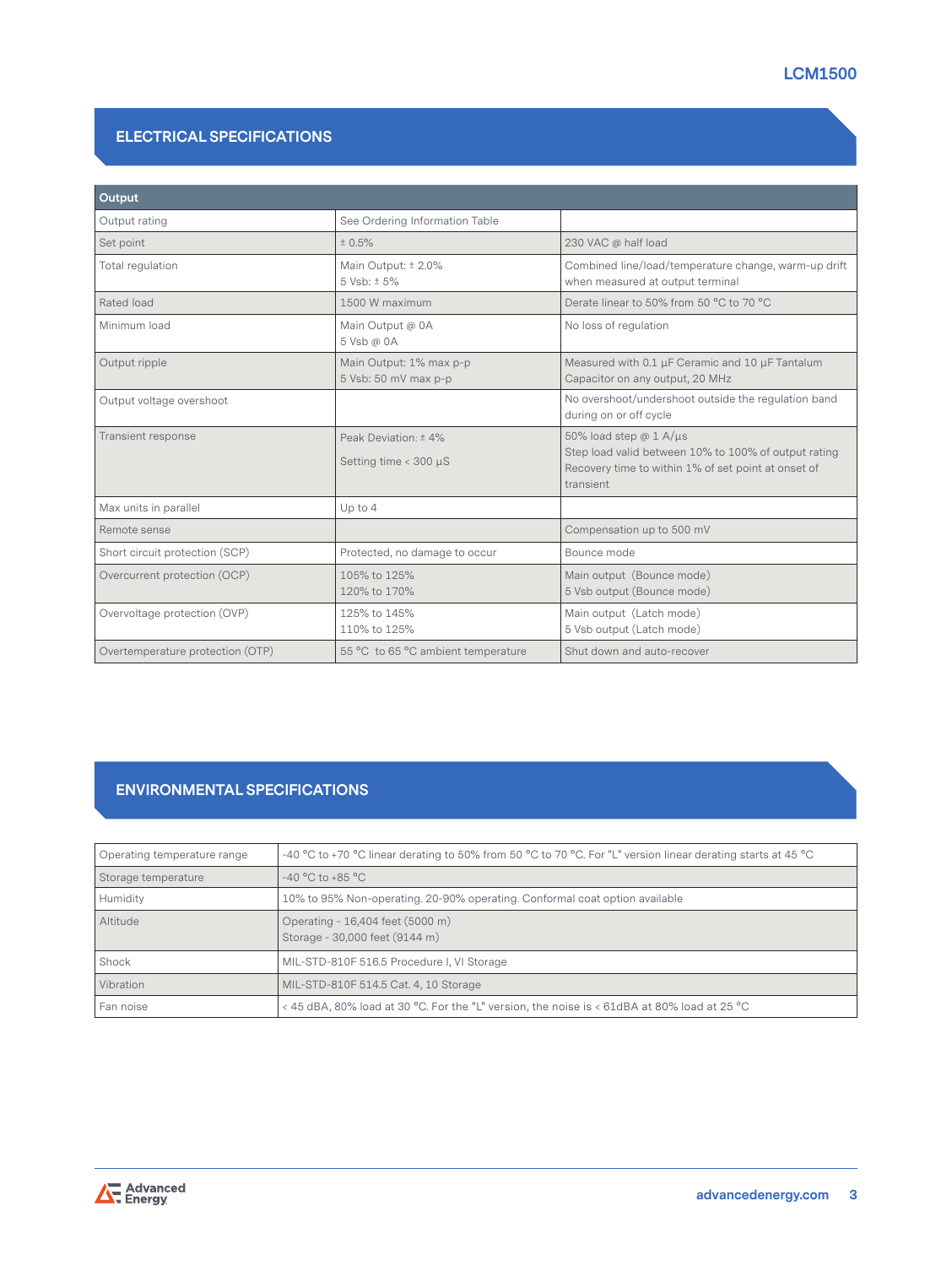# **ORDERING INFORMATION TABLE 1**

| <b>Model</b>    | Output | <b>Nominal</b><br>Output           | <b>Set Point</b> | Adjustment      | <b>Current</b> |            | Output<br>Ripple  | <b>Max</b><br><b>Continuous</b> | Combined Line/         |  |
|-----------------|--------|------------------------------------|------------------|-----------------|----------------|------------|-------------------|---------------------------------|------------------------|--|
| <b>Number</b>   |        | <b>Voltage Set</b><br><b>Point</b> | <b>Tolerance</b> | Range           | <b>Min</b>     | <b>Max</b> | $(P/P (0-50 °C))$ | <b>Power</b>                    | <b>Load Regulation</b> |  |
| <b>CM1500L</b>  | 12 V   | 12 V                               | ±0.5%            | $10.8 - 13.2$ V | 0 A            | 133 A      | 120 mV            | 1500 W                          | 2%                     |  |
| LCM1500N        | 15 V   | 15 V                               | ±0.5%            | $13.5 - 16.5 V$ | 0A             | 100A       | 150 mV            | 1500 W                          | 2%                     |  |
| LCM1500Q        | 24 V   | 24 V                               | ±0.5%            | $21.6 - 26.4$ V | 0A             | 67 A       | 240 mV            | 1500 W                          | 2%                     |  |
| <b>LCM1500R</b> | 28 V   | 28 V                               | ±0.5%            | $25.2 - 30.8$ V | 0A             | 53 A       | 280 mV            | 1500 W                          | 2%                     |  |
| <b>LCM1500U</b> | 36 V   | 36 V                               | ±0.5%            | $32.4 - 39.6 V$ | 0 A            | 43 A       | 360 mV            | 1500 W                          | 2%                     |  |
| <b>LCM1500W</b> | 48 V   | 48 V                               | ±0.5%            | $43.2 - 52.8$ V | 0A             | 33 A       | 480 mV            | 1500 W                          | 2%                     |  |

Note: LCM1500Q is 80 PLUS® certified

# **ORDERING INFORMATION TABLE 2**

| LCMXXXXY                                      |    | $\overline{\phantom{a}}$ | $\overline{A}$     | $\sim$ | B                     | $\overline{\phantom{a}}$ | $\mathop{\rm C}\nolimits$ | $\overline{\phantom{a}}$ | ###                                         |
|-----------------------------------------------|----|--------------------------|--------------------|--------|-----------------------|--------------------------|---------------------------|--------------------------|---------------------------------------------|
| Case Size                                     |    |                          | Input Termination  |        | <b>Acoustic Noise</b> |                          | Option Codes*             |                          | Hardware Code                               |
| 1-Phase input where XXXX =                    |    |                          |                    |        |                       |                          |                           |                          |                                             |
| $1500 = 2.5" \times 5.2" \times 10.0", 1500W$ |    |                          |                    |        | Blank = Standard      |                          | Blank = No Options        |                          | Factory Assigned for<br>Modiefied Standards |
|                                               |    |                          | T = Terminal Block |        |                       |                          | 1 = Conformal Coat        |                          |                                             |
| Voltage Code Y =                              |    |                          |                    |        |                       |                          | $2$ = Reverse Air         |                          |                                             |
| Code                                          |    |                          |                    |        |                       |                          | $3 = Opt 1 + 2$           |                          |                                             |
| $\mathsf L$                                   | 12 |                          |                    |        |                       |                          | $4 = 5V$ Standby          |                          |                                             |
| $\mathbb N$                                   | 15 |                          |                    |        |                       |                          | $5 = Opt 1 + 4$           |                          |                                             |
| $\mathbb Q$                                   | 24 |                          |                    |        |                       |                          | $6 = Opt 2 + 4$           |                          |                                             |
| $\mathsf R$                                   | 28 |                          |                    |        |                       |                          | $7 = Opt 1 + 2 + 4$       |                          |                                             |
| $\cup$                                        | 36 |                          |                    |        |                       |                          | 8 = Constant Current      |                          |                                             |
| W                                             | 48 |                          |                    |        |                       |                          | $9 = Opt 1 + 8$           |                          |                                             |
|                                               |    |                          |                    |        |                       |                          | $B = Opt 2 + 8$           |                          |                                             |
|                                               |    |                          |                    |        |                       |                          | $C = Opt 1 + 2 + 8$       |                          |                                             |
|                                               |    |                          |                    |        |                       |                          | $D = Opt 4 + 8$           |                          |                                             |
|                                               |    |                          |                    |        |                       |                          | $E = Opt 1 + 4 + 8$       |                          |                                             |
|                                               |    |                          |                    |        |                       |                          | $F = Opt 2 + 4 + 8$       |                          |                                             |
|                                               |    |                          |                    |        |                       |                          | $G = Opt 1 + 2 + 4 + 8$   |                          |                                             |

\*Note: Some option code combinations may not be configured yet and will require extra leadtime the first time they are requested.

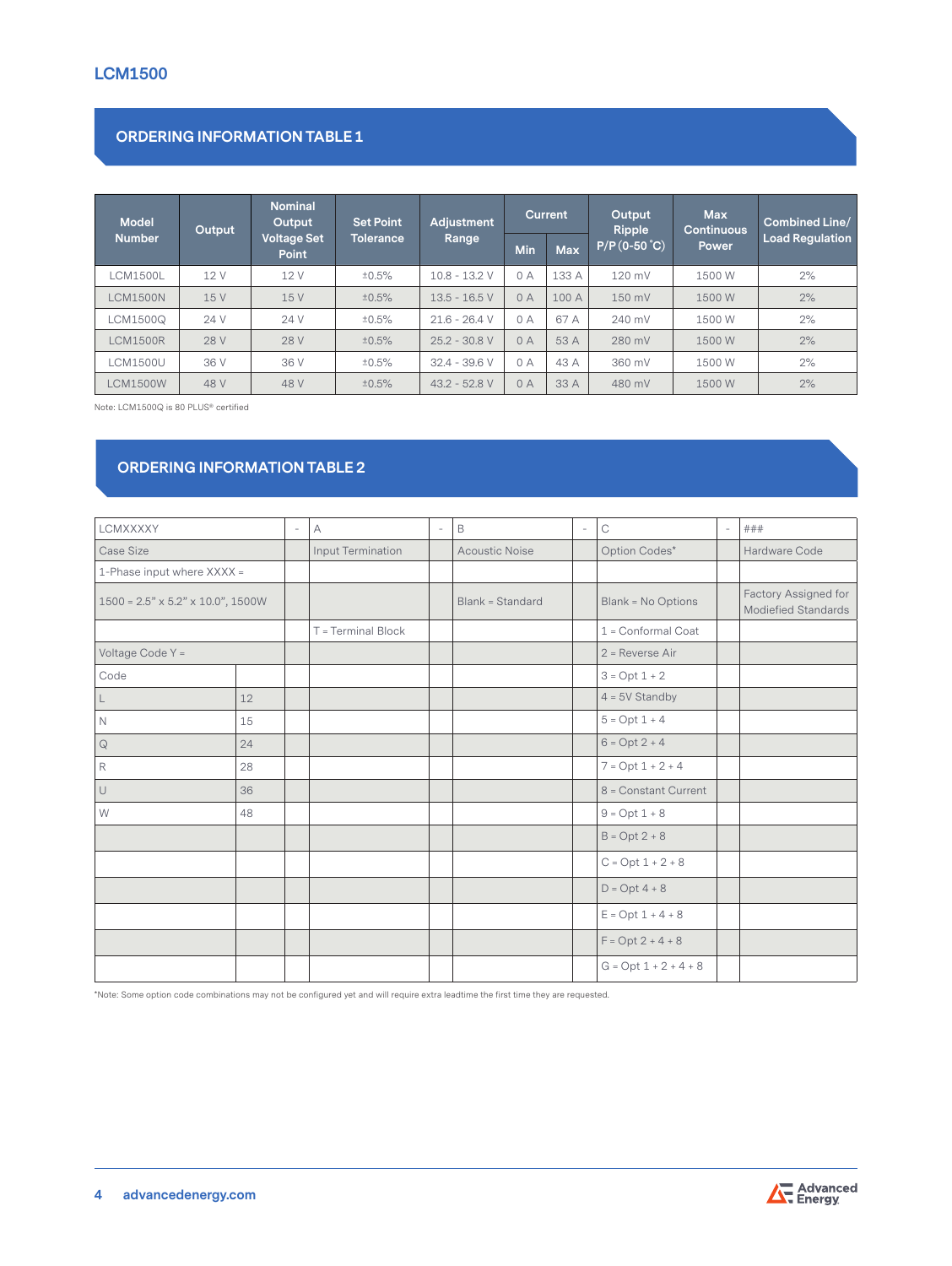# **LCM1500**



# Notes:<br>MOUNTING LOCATIONS SCREW<br>PENETRATION DEPTH IS 4.6 mm MAX.<br>RECOMMENDED SCREW TORQUE:<br>M3.5 x 0.6P = 6 - 8kgf-cm<br>M4.0 x 0.7P = 8 - 10kgf-cm



Bus bar adapter (option) P/N 500-006848-0000

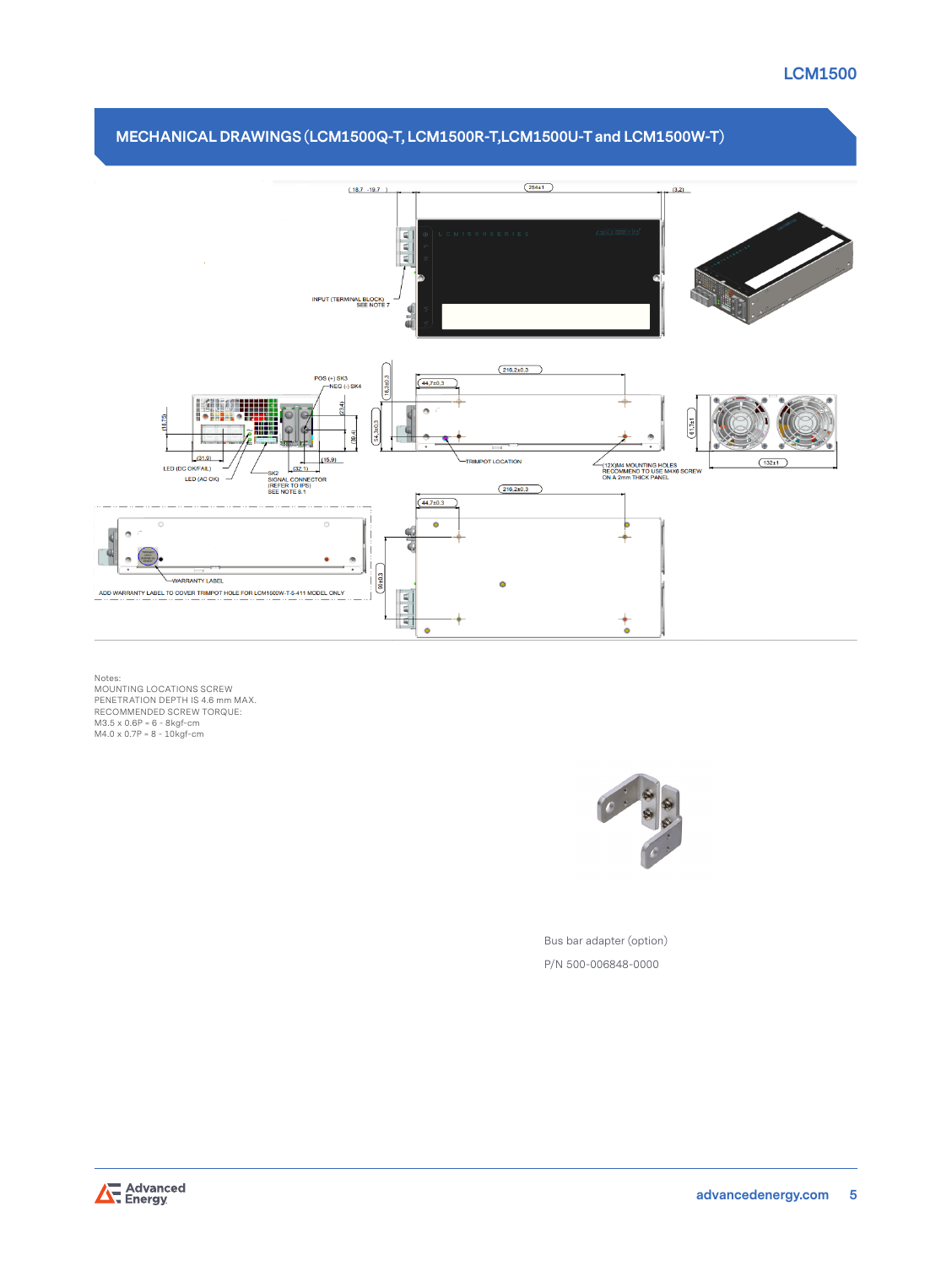# **MECHANICAL DRAWINGS (LCM1500L-T and LCM1500N-T)**



Notes:

- 1. Parts must be completely assembled.
- 2. Quality controlled dimensions. These dimensions to be included in the mechanical CPK of 1.33
- 3. Casing parts used must have matching color. In order to ensure color matching of parts, it is required that the raw material that will be processed by the fabricator will come from the same supplier and the sheetmetal fabricator for all matching parts must be the same. To avoid color variations on the same lot delivered, all parts with matching color requirement should be delivered as a set by the fabricator.
- 5. Sheared edges visible to the customer should have no rust formation. If rust formation is present then a concealing layer of silver ink or some other substitute should be applied on the rusted area.
- 6. Mounting locations screw penetration depth is 4.6mm max.
- 7. Recommended screw torque:

**6 advancedenergy.com**

- M3.5X0.6P = 6-8kgf-cm
- M4.0X0.7P = 8-10kgf-cm
- 8. Input: terminal block type. M4 screw torque value of 16kgf-cm using wire gauge 18-10 (13mm centers)

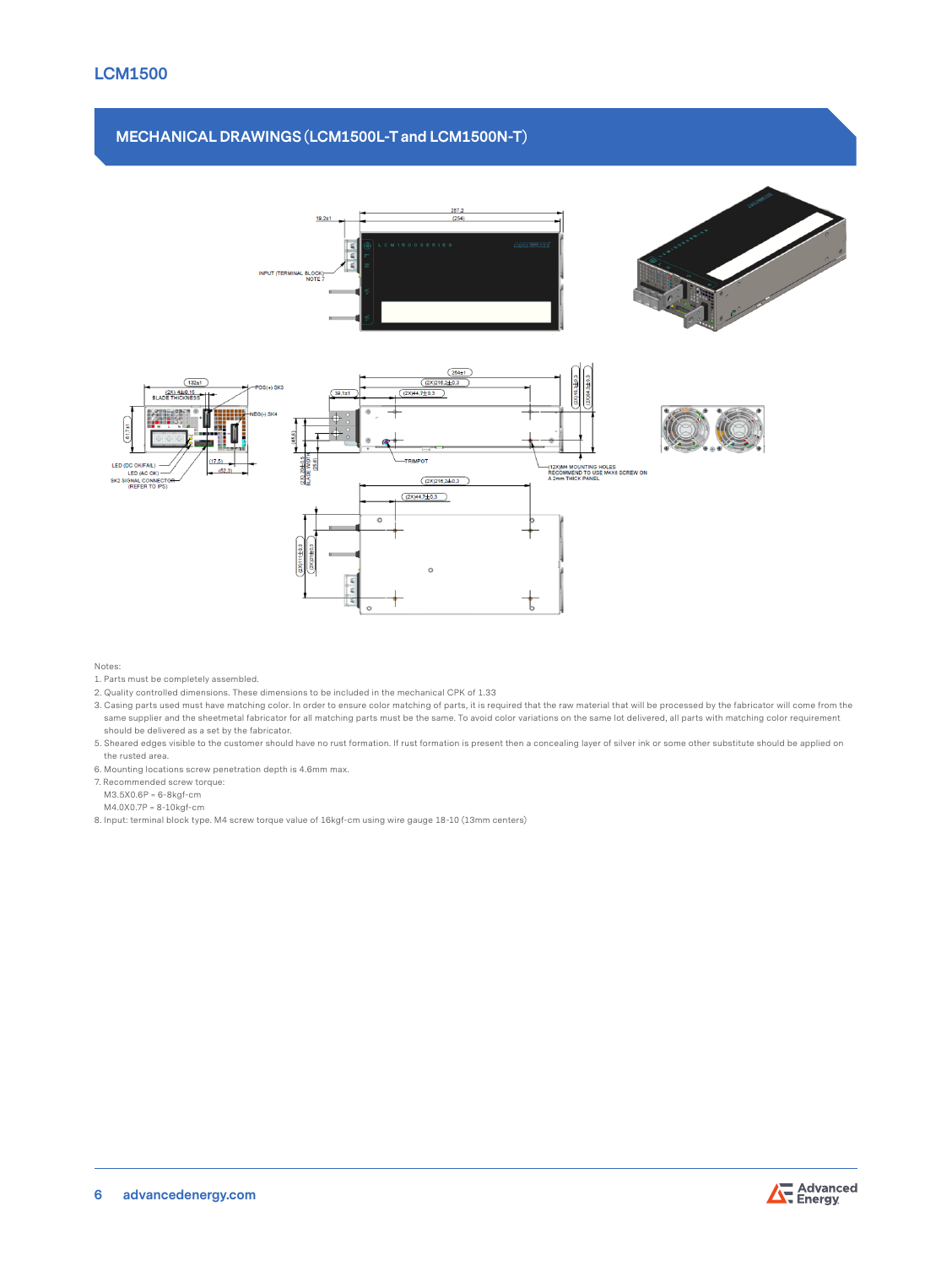

# **PIN ASSIGNMENT**

| <b>SIGNALS</b> | <b>DESCRIPTION</b>                                            | PIN#                  |  |  |
|----------------|---------------------------------------------------------------|-----------------------|--|--|
| +Vout          | Power Rail                                                    | SK <sub>3</sub>       |  |  |
| <b>GND</b>     | Power Ground                                                  | SK4                   |  |  |
| <b>SIGNALS</b> | <b>DESCRIPTION</b>                                            | <b>SK2 PIN NUMBER</b> |  |  |
| A2             | <b>EEPROM Address</b>                                         | $\mathbf{1}$          |  |  |
| $-VPROG$       | Return Connection of External Supply for Margin Programming   | $\mathbf{2}$          |  |  |
| A1             | <b>EEPROM Address</b>                                         | 3                     |  |  |
| -Vsense        | Remote Sense Return                                           | $\overline{4}$        |  |  |
| <b>ISHARE</b>  | Load Share Voltage                                            | 5                     |  |  |
| A <sub>0</sub> | <b>EEPROM Address</b>                                         | 6                     |  |  |
| SDA1           | Serial Data Signal (I2C)                                      | $\overline{7}$        |  |  |
| +VPROG         | Positive Connection of External Supply for Margin Programming | 8                     |  |  |
| SCL1           | Serial Clock Signal (I2C)                                     | 9                     |  |  |
| +Vsense        | Remote Sense Positive                                         | 10                    |  |  |
| 5VSB           | 5 V Standby                                                   | 11                    |  |  |
| <b>GND</b>     | 5 V Standby Return                                            | 12                    |  |  |
| 5VSB           | 5 V Standby                                                   | 13                    |  |  |
| G_DCOK_C       | Global DCOK Collector                                         | 14                    |  |  |
| GPIOA6         | <b>EEPROM Write Protect</b>                                   | 15                    |  |  |
| G_DCOK_E       | Global DC_OK Emitter (GND)                                    | 16                    |  |  |
| <b>GND</b>     | Return GND for O/P Signal and I <sup>2</sup> C communication  | 17                    |  |  |
| G_ACOK_C       | Global AC_OK Collector                                        | 18                    |  |  |
| INH_EN         | Turn Off Main Output                                          | 19                    |  |  |
| G_ACOK_E       | Global AC_OK Emitter (GND)                                    | 20                    |  |  |

Note: Mating connector for SK2 is: LANDWIN (LWE PN: 2050S) Housing (LWE PN: 2053T) Contact CVILUX (CX PN: CI0120SD000) Housing (CX PN: CI01TD21PE0) Contact



PSU Front View (24V & 48V UNITS)



 Signal Output Signal Connectors (SK2) CI0120P1HD0-LF

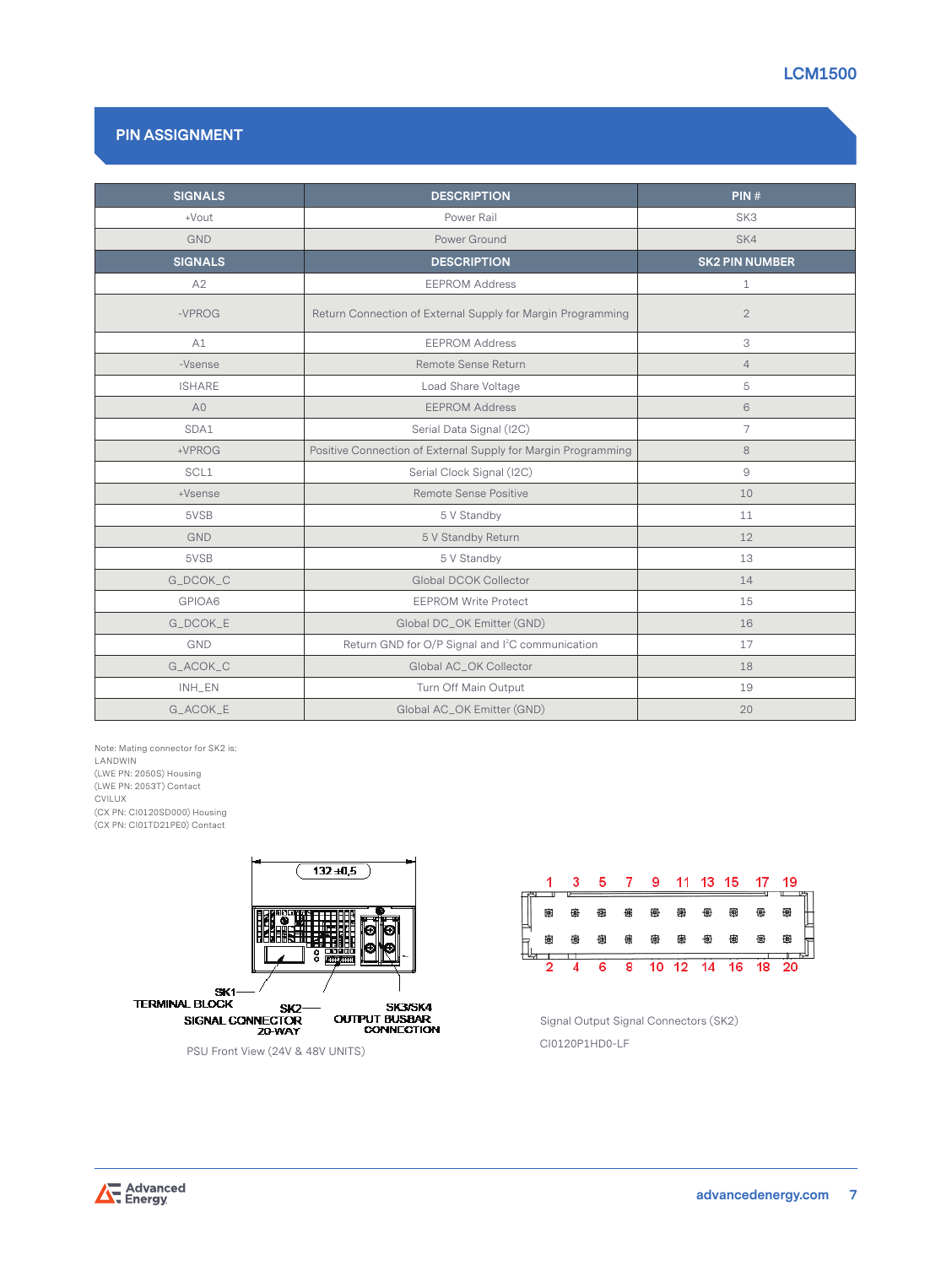# **PIN ASSIGNMENT (CONTINUED)**

### **LED INDICATORS**

2 provided are clearly visible up to a 45 degree offset from vertical with office environment ambient lighting. The status is reflected in the indicator color.

**The DC\_OK LED** shall light green if the DC output is within specification, and shall be off if the output falls out of specification.

**The AC\_OK LED** is green if the AC within specification and off when AC out of specification.

### **CONTROL SIGNALS**

**AC\_OK** open collector 0.5 V maximum at 10 mA. Both emitter and collector access provided.

**DC\_OK** open collector 0.5 V maximum at 10 mA. Both emitter and collector access provided.

**PS\_INHIBIT/ENABLE** Signal 0.0 to 0.5 V contact closure, output OFF

### **OPTIONAL ACCESSORIES**



Orderable kit part number: 73-788-001





rai kari kari daga sebesar dan sebesar dan sama sebesar dan sama sebesar dan salah salah salah sahiji dalam ko<br>Sebesar dan komponing dalam komponing dan masjid dan masjid dalam komponing dalam komponing dalam dalam dalam <br>

Orderable kit part number: 73-788-002

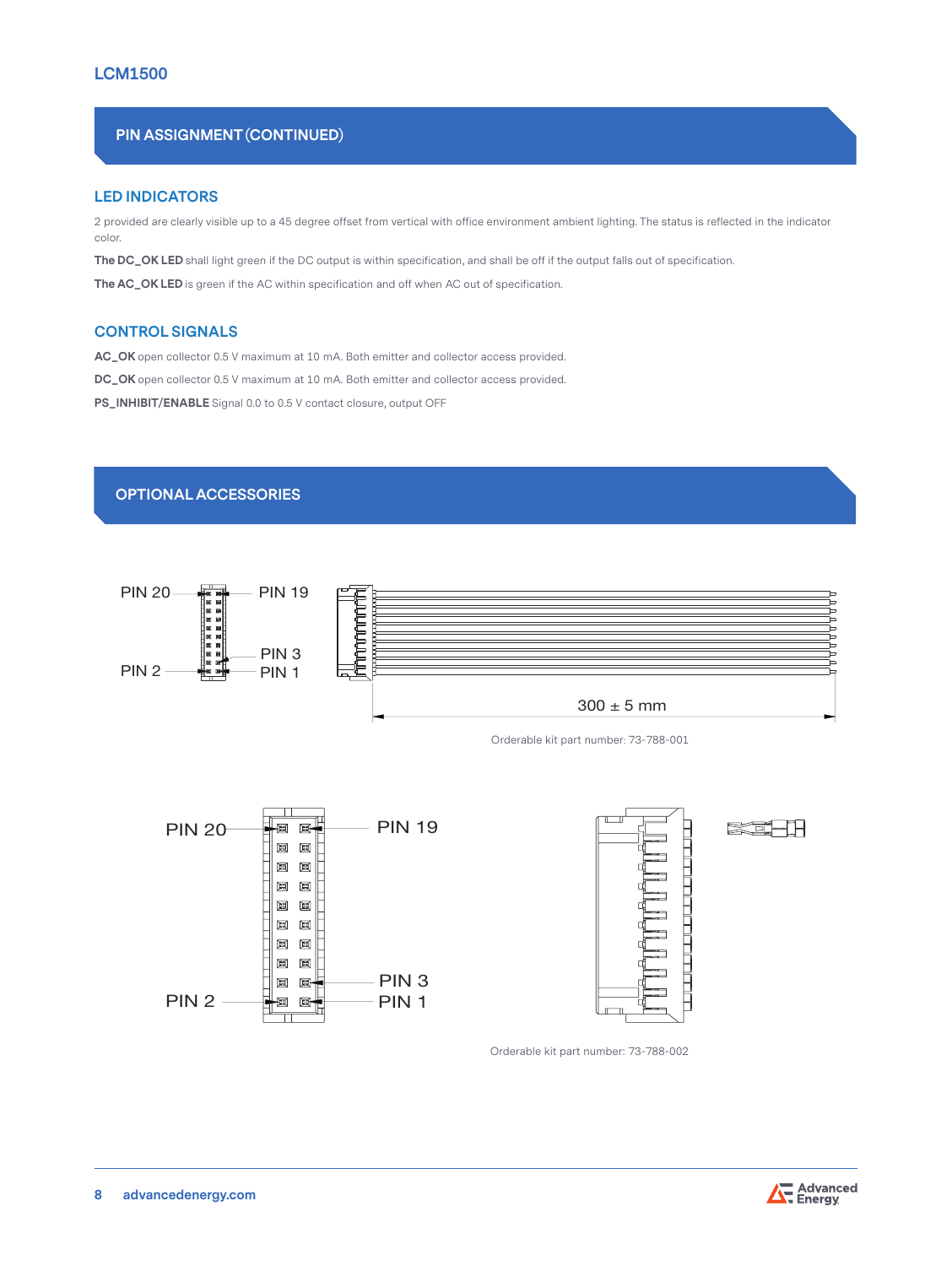# **MISCELLANEOUS SPECIFICATIONS**

### **BURN-IN**

100% Burn-in at 45 °C, at 80% to 90% load. Duration of burn-in determined by Quality Assurance Procedures.

### **MTBF**

The power supply has a minimum MTBF of 300K hours using the Bell core 332, issue 6 specification @ 25 °C and 40 °C, ambient, at full load. With the power supply installed in a system in a 25 °C ambient environment and operating at full load, capacitor life shall be 10 years, minimum for all electrolytic capacitors contained within this power supply. The power supply shall demonstrate a MTBF level of > 500,000 hours.

### **QAV**

Full QAV testing shall be conducted in accordance with Advanced Energy standards.

# **WARRANTY**

Artesyn Embedded Power shall warrant the power supply to be free of defects in materials and workmanship for a minimum period of three years from the date of shipment, when operated within specifications. The warranty shall be fully transferable to the end owner of the equipment powered by the supply.